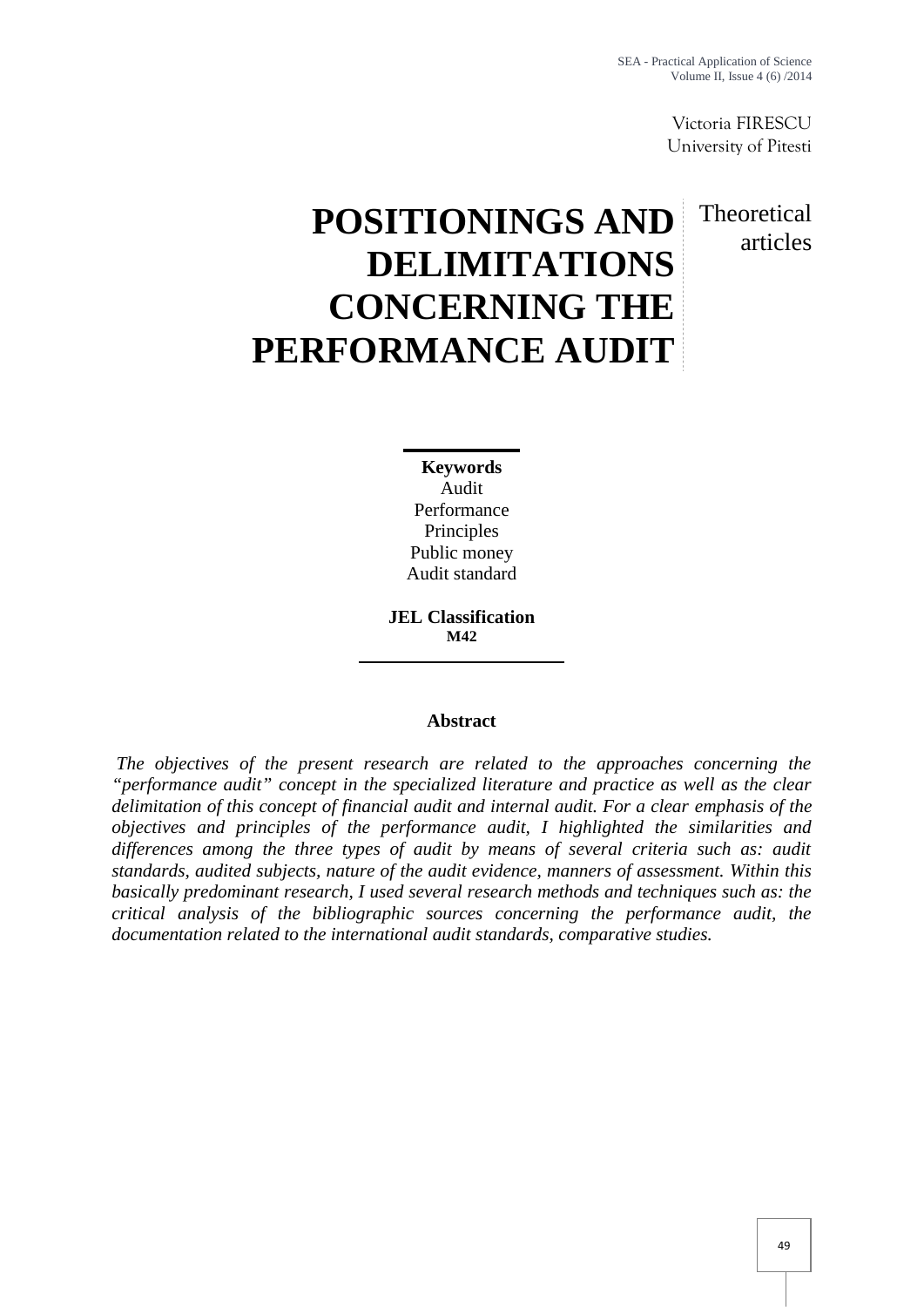## **Introduction**

Performance audit plays a crucial role in guaranteeing reliable, transparent and comparable information, on the use of public money. The economic and financial realities conformed that public money management in compliance with the provisions of the law is not a sufficient condition because it must be used economically, efficiently and effectively.

No economy can be efficient unless the conditions are created for making the use of public money efficient and effective. In our country, the performance audit, erroneously viewed for a long time just as a form of financial control, should lead to limiting the waste of resources and the possibilities of fraud, detecting abnormalities and deficiencies in good time. Obviously, the performance audit, which has a clear public interest mission, has undergone various periods of identity and social credibility crisis.

In this context, auditors' competences and the ethical behaviour were engaged in a process of reform that was focused both on the legal framework and on the normative one of this profession.

Performance audit, as a distinctive activity, emerged between 1960 and 1970 when the developed industrialized countries set criteria and indicators for the measurement of the government performance.

## **1. Performance audit in the specialized literature and practice**

At international level, there is no unitary name related to the concept of *performance audit*. The notion of "performance audit" is used in different versions by international organisations. Although the approaches related to the performance audit are relatively heterogeneous, its defining principles are the same, i.e. this audit combines the rigour of the conformity audit and that of the financial certification audit with the basic audit principle, namely adding value and providing credibility, under conditions of the auditor's independence and objectivity.

*Performance audit* is a synonym of the syntagm *"Value for money" and of "Management audit"*, according to the terminology issued by the the International Organisation of Supreme Audit Institutions .

Performance audit is defined as *"Performance audit" means an objective and systematic assessment of a state agency or any of its programs, functions, or activities, in order to provide information to improve public accountability and facilitate decision-making by managers in relation to the supervision and initiation of the required corrective actions"* . Besides the cost-effectiveness and the efficiency, performance auditing also includes *the Programme*

*audit,* which comprises the assessment of the extent to which the desired results are achieved, and if the entity has complied with the law and the significant regulations applicable to the programmes in question.

Performance auditing aims verifying if "*the public money was well.(*Nicolescu O., Zecheru V.,2003) Performance audit is defined as an audit of the efficiency and effectiveness of the government policy in using public money. Consequently, performance audit examines the measures taken by the audited entities for the compliance with the principles of cost-effectiveness and efficacy, and the results obtained in achieving performance indicators. The specialised literature mentions the *comprehensive audit* **or** *the full audit***,** which is made when the conformity audit and the financial certification audit are combined with the performance audit. (Ghi M., Sprâncean M., 2006).This approach assesses if "the activity led to the scheduled results", hence the name of "*result audit".*

*The performance audit consists of economicity, efficiency and efficacy ("the 3 Es")* and covers: economic and administrative activities aiming management principles and practices; the efficiency of human and financial resources, including the examination of information systems on the performance indicators and the procedures followed by the audited entities; the efficiency and performance in relation to the achievement of the objectives of the audited entity, and the actual impact of the activities compared to the intended impact

Measuring performance from the perspective of the "3Es" is a need for managers at all levels, in order to have a clear image of their objectives and consists of evaluating the results in relation to the objectives in question (Boulescu M., Ghi M., Mare  $V.,2002)$  . The following definitions for the "3Es" result from the specialized literature:

**a)** *Economicity* is defined as *minimizing the cost of the resources used for an activity, while observing the scheduled quality requirements*. It entails assessing the good management of public money based on accepted and legislated criteria.

*b) Efficiency* means "**a relationship between results***, in the form of goods and services, and the resources used to make them*". Efficiency is closely related to the concepts of cost effectiveness and productivity.

Efficiency can be expressed as the ratio between the effort (resources spent) and effect (results obtained), and in this case the examined activity can be assessed as favourable if the result of the ratio is lower than the planned one or decreases in dynamics.

*c) Efficacy* is represented by *the extent to which the objectives have been achieved, and the relationship between the indented impact and the*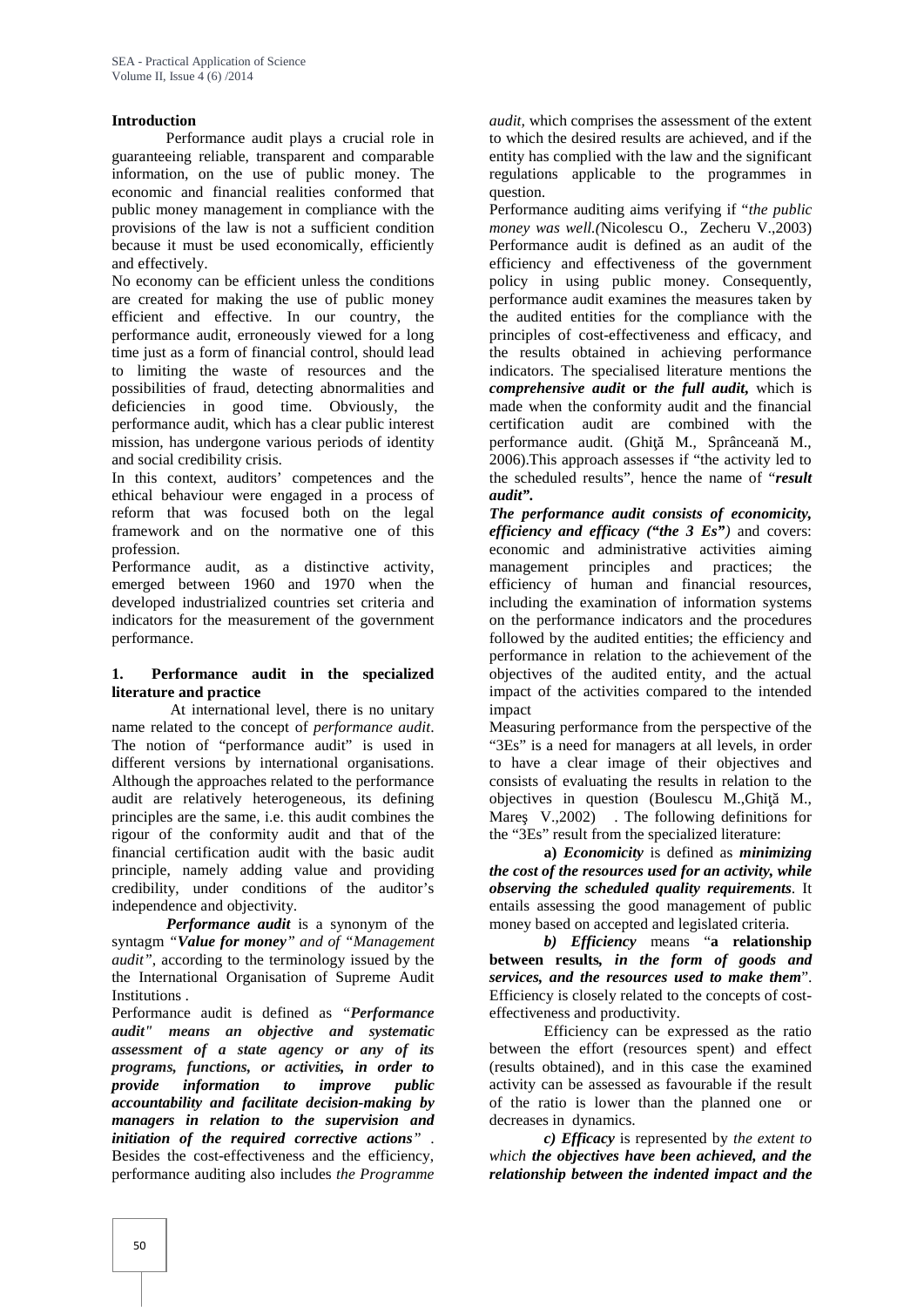*actual impact of an activity*. It can be expressed as a ratio between the recorded results and the planned ones:

The situation is viewed as favourable when the result is greater than or equal to one. The efficacy audit assesses how measures taken by the audited entity contributed to the achievement of the objectives and can be understood as follows:

- *in a narrow sense*, when only the management and the internal operations of the audited entity are examined;

- *in a broad sense*, when the examination exceeds the limits of the entity and when, for evaluation, the auditor also takes into account the impact of other external factors.

A performance audit does not necessarily imply the approach of the "3Es" at the same time. This will be established by the audit objectives that will be set, namely which of the three concepts will be examined.

Even if a certain performance audit does not necessarily aim at reaching conclusions related to all the three aspects, it is better not to examine economicity separately from efficiency, without a brief consideration of efficacy. And vice versa, in an efficacy audit, the auditor takes into account economicity and efficiency aspects.

A specific aspect of the efficiency and efficacy aspect is *the analysis of the unintended results*, especially if they are negative. For example, the analysis of the secondary effects of an economic development programme on the environment.  $(Popa \dots$  Ionescu C., 2005)

Based on the aspects presented above we can say that the main objective of the performance audit is to evaluate how public institutions and economic entities that use public funds comply with the principles of economicity, efficiency and efficacy and, on this basis, to provide the parliament with impartial and independent information, and the audited entities with recommendations on the ways and means of increasing performance in relation to the allocation and spending of public money.

The principles of the performance audit incorporate the basic qualities and features that should determine and guide the activity of the audit, namely:

*a) Responsibility.* It is an active principle according to which the auditors' activity is performed objectively, by taking r responsibility for own work;

*b) Integrity.* Under this principle, the auditors' activity is performed sincerely, correctly, honestly, and in good faith;

*c) Objectivity and independence* are two principles that imply each other and according to which, auditors, in their activities, keep their independence in relation to the executive power (the government), the political parties and various pressure groups;

*d) Value added.* Under this principle, performance audit supplies the parliament and the audited entities with information and solutions for the cost reduction and the achievement of the planned results;

*e) Competence.* It is a principle that requires auditors to have special professionalism, namely appropriate experience and skills;

*f) Rigour.* This principle implies that audit performance approaches the examinations thoroughly, scientifically evaluates the information underlying the findings and conclusions, so that the audit evidence administrated should be complete, clear and reliable;

*g) Perseverance* requires that the auditor should not deviate from obtaining and analysing the audit evidence for the substantiation of conclusions, even if sometimes the audited entities are not cooperating;

*h) Clarity of communication.* Under this principle, the audit reports must be objective, well-balanced, clear and persuasive.

# **2**. **Performance audit versus financial audit**

INTOSAI Auditing Standards provide that*: "unlike the compliance audit that is a financial audit and it is subject to quite clear regulations and requirements, performance audit is, in terms of nature, a large-scale audit and much more open to judgements and interpretations, and its covering is more selective and can be performed on a cycle on a few years, rather that a limited period and is not necessarily related to a balance sheet or another document. Consequently, performance audit reports are much more varied and comprise more comments and reasonable arguments".* (Nobuo A.,2008) There are similarities and differences between the performance and the financial audit. They can be grouped according to:

**a) The auditing standards**. The international standards regulating compliance audit are largely applicable in the case of performance audit. Especially the following standard provisions are also applicable to the performance audit:

- the audit evidence and the auditor's approach;

- the assessment of the accounting and internal control systems;

- the audit planning;

- the audit documentation;

- the audit quality assurance.

The major differences occurring in the application of the following provisions of the standards:

- reporting;

- the procedures for obtaining the audit evidence;

- planning by preliminary study.

**b) Selecting the audited subjects and the preliminary study**. In the compliance audit (the financial audit), the audited subject is generally defined by the regulations of the laws in force. In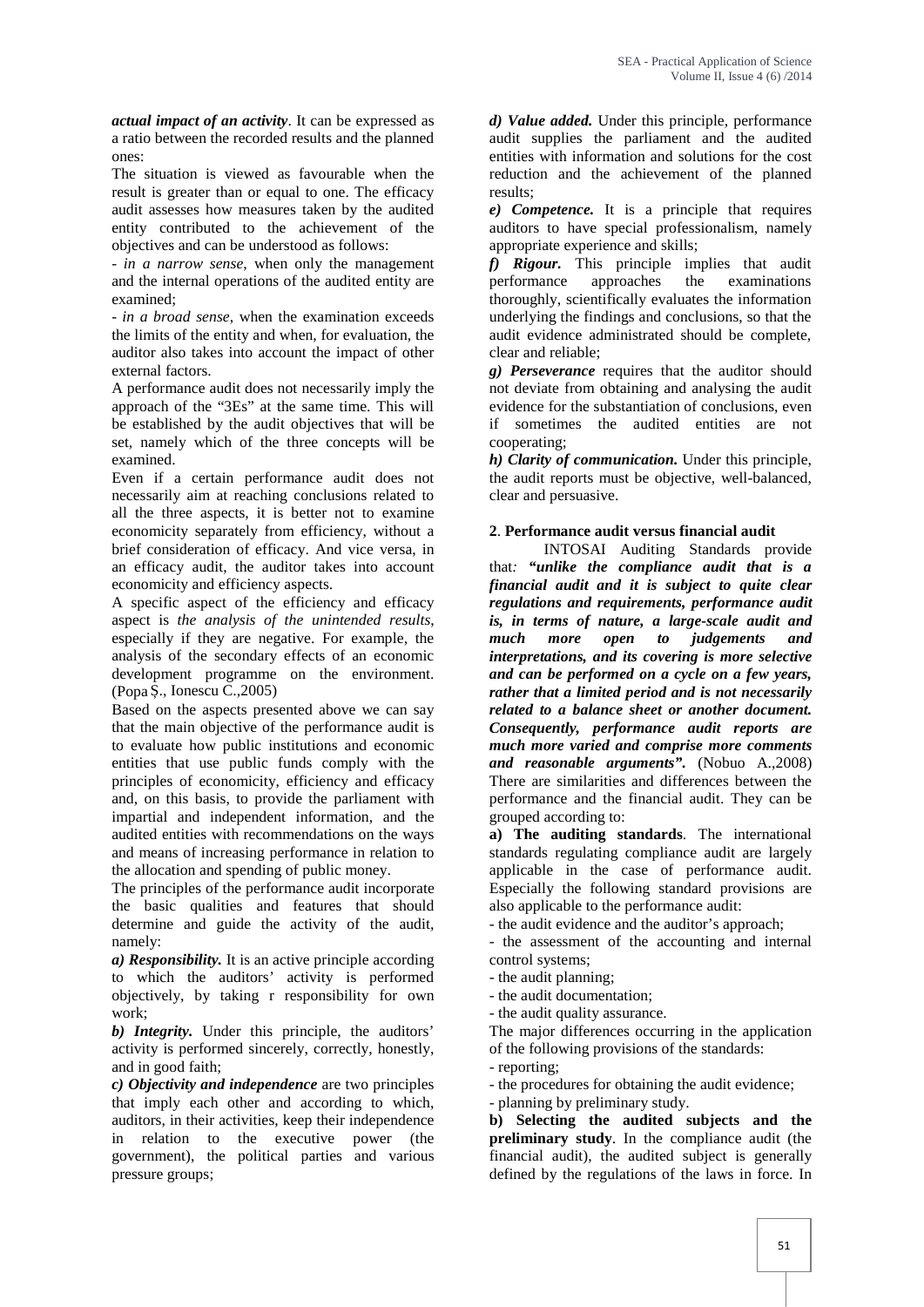the performance audit, the selection is much wider and is made by applying some criteria and based on a preliminary study, due to the more diversified nature of the fields (entities, programmes, activities, etc.) and to the wider opportunity to have judgements and interpretations.

**c) Evaluation criteria**. The financial audit examines operations that are defined as being "correct" or "incorrect", "legal" or "illegal" – as defined by the law. The evaluation criteria used by the auditor to express the final opinion are relatively closed and, usually, predefined, foe example the legislation governing the audited entity.

In the performance audit, the selection of the criteria is much wider and it is the exclusive attribute of the auditor, the "3Es" must be interpreted in relation to the audited subject, and the applicable criteria vary from one audit to another.

**d) Nature of the audit evidence**. While in the case of the financial audit the auditor aims at obtaining conclusive evidence ("yes/no", "correct /incorrect", "legal /illegal"), performance audit typically operates with persuasive audit evidence ("supporting points for the conclusion that...").

Consequently, the auditor chooses the auditing methodology in such a way as to obtain such evidence. In practice, he often tries to obtain the audit evidence from various sources, even by using different audit techniques and procedures, so that, if all the evidence leads to the same conclusion, the audit report will be more convincing. Within the audit, it is useful to discuss with the entity management beforehand about the data analysis and interpretation techniques, with the purpose of reducing the risk of subsequent misunderstanding and to speed up the reporting process. At the same time, this allows the auditor to identify the potential subsequent disagreement areas and to plan to obtain additional evidence, as the case may be.

**e) Audit approach**. The financial audit, as well as the performance one, should be well structured on performed stages, in a logical sequence, namely: selecting the subjects that will be the object of the audit, the key issues and the main audit criteria, scheduling the audit, performing the audit, reporting and monitoring the conclusions of the report. The audit should include:

- the thorough examination of the internal control systems of the audited entity, created by it in order to provide the economicity, efficiency and efficacy of the operations carried out. The purpose of this examination is to enable the auditor to identify the fields where improvement actions are required:

- substance examinations from the perspective of the "3Es" within the entity (on activities, programmes and functions).

In the financial audit, the auditor may choose between adopting a systems-based approach (SBA) or a substantive procedures approach (vouching approach or direct verification approach) (SPA). In the performance audit, the auditor adopts a mixed approach that enables him not only to identify the weaknesses of the quality activities, but also the causes that generate them, and on this basis to formulate proposals and recommendations.

A peculiarity of the audit performance is that, if the internal control is very developed and the legislation requires ministries and other economic agents to have their own performance assessment policies and programmes (including and especially through the internal audit), the auditor may choose to limit himself to a form of **meta-evaluation (an evaluation of the evaluations)**. Anyway, such evaluation is possible only when the auditor has obtained audit evidence to supply the certainty that the internal control systems carry out accounting assessments. The expernal performance audit focuses the compliance with the principles of economicity, efficiency and effectiveness in the activity carried out by a public institution.

## **3. The internal performance audit versus the external performance audit**

According to the definition given by The Institute of Internal Auditors "*is an independent, objective assurance and consulting activity designed to add value and improve an organization's operations"*

The internal audit helps this organization to achieve its objectives by evaluation, from a systemic and methodical perspective, its risk management, control and company management procedures, making proposals to consolidate their efficacy". This form of audit, organized within the audited entity (organization) is in fact, an independent activity for objective and consultative assurance, meant to lead to the improvement of a body which it supports in the achievement of its objectives, by a systemic and orderly approach of the assessment and enhancement of the efficacy of the risk management, control and management processes.

The internal performance audit consists of performing verifications, inspections and analyses of the own internal control system, in order to have an objective assessment of the extent to which it ensures the achievement of the objectives of the public institution and the economical, effective and efficient use of the resources and in order to report to the management the findings, the weaknesses identified and the measures proposed to correct the deficiencies and to improve the internal control system performance.

The external auditing of public institutions is organised and operates in our country, as well as in the European Union and in the member countries, through the system of the Romanian Court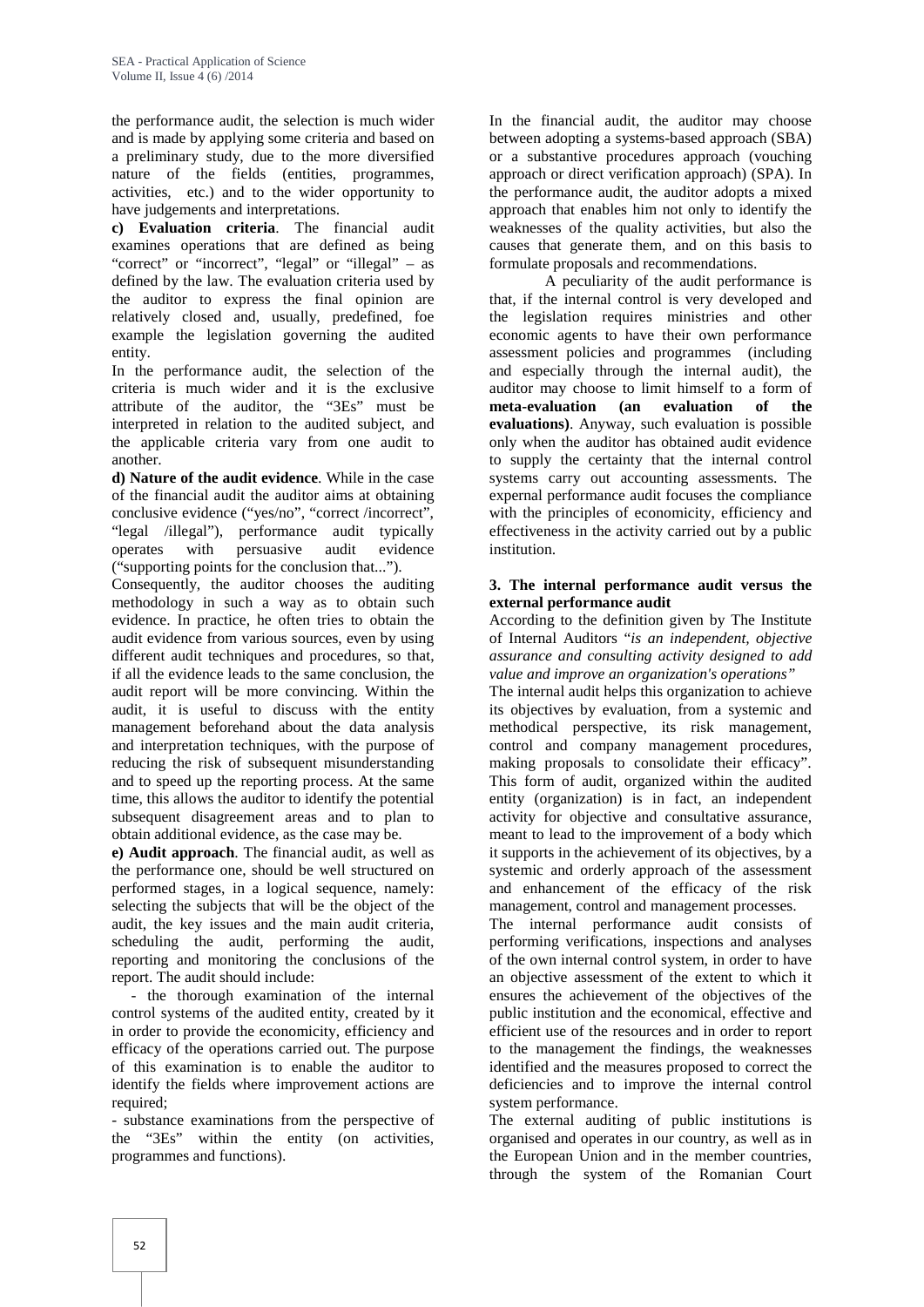Accounts, subordinated to the Parliament and recognized as a supreme audit institution, including at international level.

In compliance with the provisions of the law, the Court of Accounts exercises control over the manner of forming, managing and using the financial resources of the state and of the public sector, its main specific activities being the control and the external public audit. The external public audit includes the financial audit and the performance audit.

The Court of Accounts carries out the performance audit related to the use of the financial resources of the state and of the public sector, making an independent evaluation of the economicity, efficiency and efficacy of a public entity, a programme, a project, a process or an activity in using the public resources allocated for the achievement of the objectives. The performance audit supplies relevant information for the Parliament, the Government, the audited entities and other concerned institutions, with the purpose of improving the use of public funds, through the findings and recommendations made in its reports by the Court of Accounts and aims at decreasing resources and/or increasing results. The performance audit carried out by the Court of Accounts is exercised on the management of the general consolidated budget, and on any public funds.

Starting from the reality that the common aim of both the internal public audit, and the external public audit is the good management of the establishment and use of public funds, whether various auditing methodologies are used, mutual support is required, as a condition of the efficiency of the activity. Following their evolution, most often than not, the intersection of the internal audit missions with the external ones was beneficial for both, and they completed each other at informal level or contributed to the implementation of each other's recommendations.

Given the common purpose, the two types of audit must be on a complementarity, both the Romanian Court of Accounts, as supreme auditing institution, and the Ministry of Public Finance through the Central Harmonizing Unit for the Internal Public Audit (UCAAPI), as specialized body of the central public administration that prepares, leads and applies a unitary strategy in the internal audit.

*The external public audit of the performance of using public financial resources* is characterised by the following aspects:

- assessing and promoting economicity, efficiency and effectiveness in the public sector is the main objective of the performance audit and consequently these concepts for the theoretical basis of the performance audit.

- this category of audit is oriented towards the quality side of spending public money, by examining the economicity of public procurement, the efficiency of using public resources and the efficacy of the governmental actions.

-performance audit is, according to the INTOSAI international auditing standards, an independent assessment or examination of the extent to which an activity, a programme or an institution operates efficiently and effectively, in compliance with the economicity.

The purpose of the performance audit is to provide relevant information concerning the manner of implementation and the consequences of public activities.

# **4. Performance audit stages**

Performance audit is a laborious process, which in compliance with the good practice in the field, is carried out in a cycle that includes several distinctive stages.

#### **4.1. Strategic planning of performance audit**

The strategic planning is the first stage of performance audit, whose finality is the selection of the subjects to be examined. Usually, Supreme Audit Institutions (SAI), who examine the performance in the management of public funds, base their strategy on a staggered plan of at least 5 years that is continuously improved, as it is carried out. This plan must be flexible in relation to the adoption of new audit subjects, as a result of new press articles, debates in the parliament or changes in the government's economic policies.

The basic objective of the strategic planning is to create a well-balanced portfolio of performance audit studies that should lead to saving public money. (Mitroi F.1999).

The strategy planning is needed, because:

- it provides a correct planning of the audit mission and of the audition of the major concern areas;

- provides the establishment of the audition priorities;

- streamlines each audit study (report);

- provides a responsibility framework for the monitoring and review of the performance of the audited entities.

## **4.2 Plans the performance audit mission**

The purpose of this stage is to prepare a *preliminary report* or a *preliminary study* that should confirm if it is justified to audit an entity and should be the main planning document of the audit mission.

*The audit mission planning* is based on at least three basic elements, namely:

a) *the characteristics of the field to be audited;*

*b) deciding the procedures and techniques to be used;*

*c) the resources required to carry out the audit*.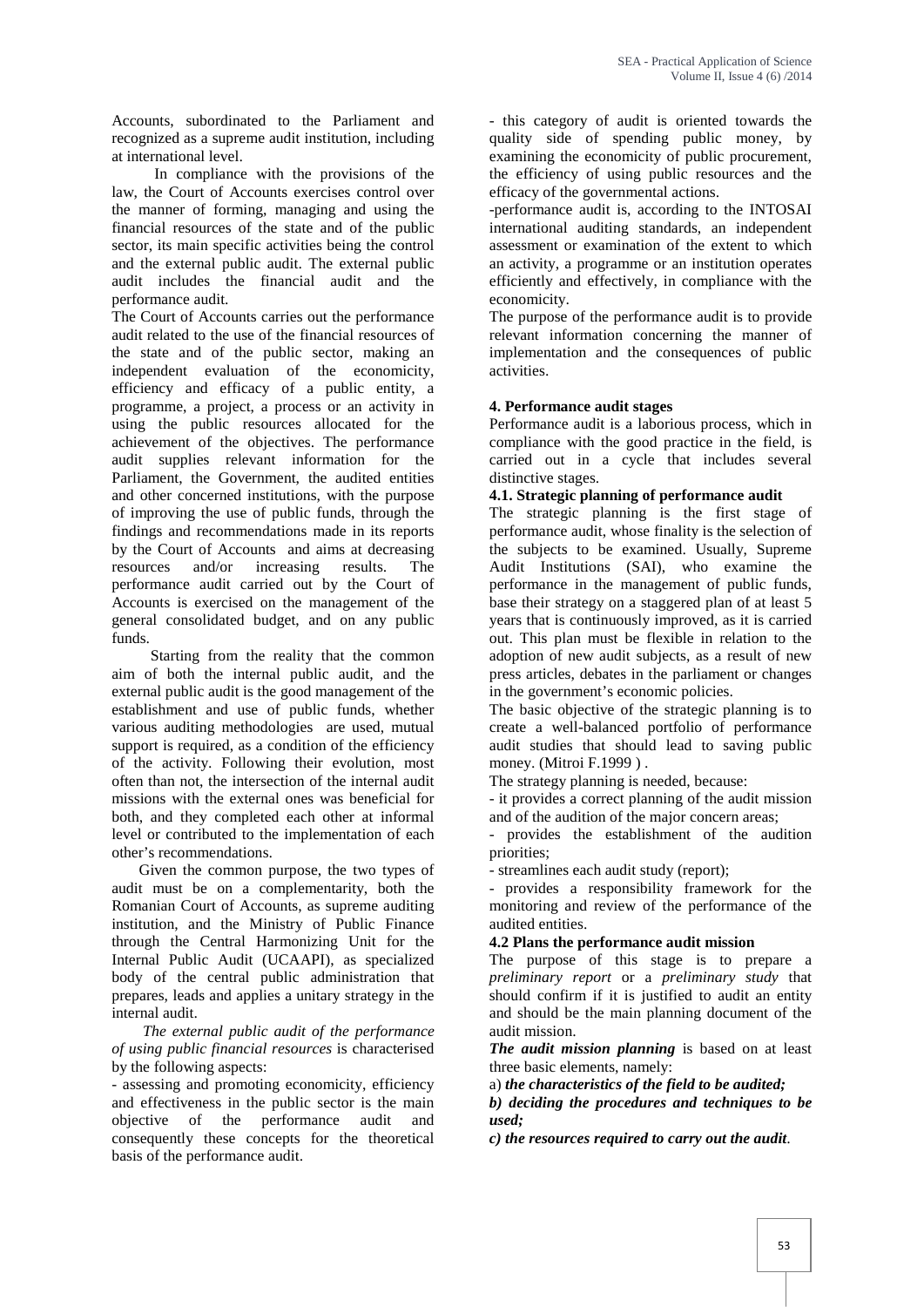Generally, a good preliminary report is characterised by a reasonable level of confidence of the findings, the identification of high-risk points.

*The preliminary report is an internal document of the auditor*, which is not official in nature, based on which decision factors of the audit institutions (in Romania, the plenum of the Court of Accounts) of public finance, decide whether the audit will be done or not. Its purpose is to obtain the support of the audited institution too, through the presentation by the auditors of the problems and methods approached. Moreover, the preliminary study also includes a point of view of the management of the entity in relation to the aspects presented by the auditor.

In the selection of the assessment criteria, the auditor must make sure that they are relevant, reasonable and tangible.

Due to the fact that entities attach special importance to what they measure, in other words they value their own results, the auditor should be very prudent if he selects as assessment criteria in the audit the ones used by the audited entity itself.

The proposed result of the performance audit must be reviewed in terms of "utility" and "feasibility", together with the resource budget allocated to the audit, and these factors enable the auditor to carry out an overall e assessment of the potential value added that will be created by auditing;

## **4.3. The auditing**

The purpose of this stage is to answer the problems set in the preliminary report and includes the following stages:

## a*) Collecting and analysing the audit evidence.*

The evidence necessary for the audit is still in the planning stage of the audit mission, through the preliminary study. In this phase, the auditor seeks to collect this evidence and to analyse it, because it will be the basis of the audit report.

Observation is known to be a highly valid examination technique; more specifically it is focused on what is real. However, compared to other techniques, observation is weaker in relation to the credibility of the audit evidence, because the observation of the same event is different from one observer to another. The main strength of the observational technique is that, by using it, detailed information is obtained concerning the actual, real way of manifestation of phenomena and processes.

**b)** *Informing the audited entity*. Throughout the examination, the auditor focuses:

- the existence of the conformation of the audited entity, that the audit continues, as a result of the preliminary study, and a common analysis of the purposes of the cooperation and the current stage;

- organizing a regular meeting with the audited entity and with other stakeholders for a briefing on the progress made;

- explaining the procedures and techniques used in the audit study, in order to make sure that both the

audited entity and other institutions or entities understand what is examined, and especially how the examination is carried out .

#### **c)** *The management of the audit* (study) *report project*.

## **4.4. Drafting the performance audit report**

Internationally, performance audit reports are means that provide parliaments with independent information, solutions and assurance related to how departments, governmental agencies, and other economic entities funded from public budgets have observed the principles of economicity, efficiency and efficacy. This is why it is very important that these reports should convey messages clearly and should inspire trust. They are also useful for the audited entities, because they support them in implementing the proposals formulated in the performance audit. Besides this, reports are available to the media and the public.

The reports should be drafted in such a way as to be understood by the readers who do not have specialized knowledge in the audited field. The structure of the report, more specifically the sequence of the questions, answers and conclusions presented must thus be characterised by logic and clarity.

#### **4.5. Clarifying and agreeing on the performance audit report**

In some countries there are regulations providing that the performance audit reports presented to the parliament must have the approval of the audited entity through an account officer or an authorizing officer.

The purpose of this provision is to avoid a situation when a parliamentary arbitration would be required between the Supreme Audit Institution (SAI) and the audited entity, when the latter has reservations related to the data presented in the audit report, on the manner of presentation or does not accept the conclusions of the report. Consequently, an agreement is made with the audited entity, in relation to the data presented in the report.

If there are different opinions that could not be resolved during this reconciliation, they should be explained in the report, with clearly defined motivations.

## **4.6 Publication of the performance audit report**

In relation to the publication of the performance audit report, **"the good practices in the field**" require the preparation of a *publishing plan*, which includes:

- *the recipients of the report*. These can be, as appropriate: the Official Journal, the Parliament – the specialized Commissions or Committees, the Prime minister, the Minister of Finance, the audited entity, third stakeholders, the audit team, the archive, the library, etc;

- *press conferences* allowing for*:*

- the supply of information that should allow for the publication of articles in the press, showing that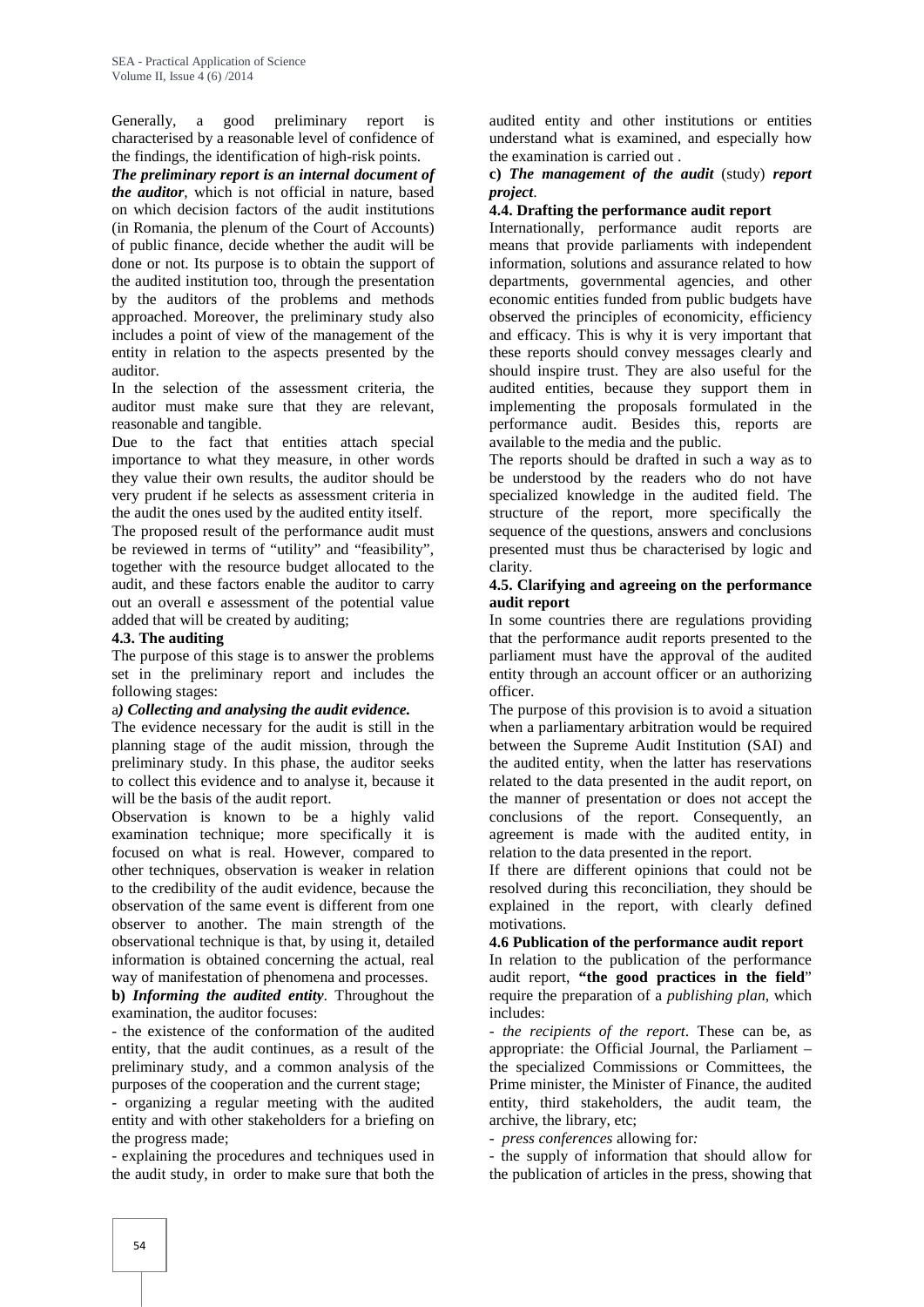the supreme audit institution has independence, authority and credibility;

- avoiding the publication of articles in the press suggesting the potential cover-up of the facts.

## **4.7. Sending the audit report to the legislative power**

In some countries audit reports are sent to in the p specialized (budget, finance) parliamentary health. parliamentary commissions which have the obligation to put them to good use; in other countries parliamentary structures are created whose main activity is to analyze and put to good use performance audit reports.

- For example, in *the United Kingdom of Great Britain and Northern Ireland* there is a *Public Accounts Committee* that receives, after publication, all the reports prepared by the *National Audit Office (NAO)* and selects, from among them, those that are to be subject to hearing. The National Audit Office presents to the Public Accounts Committee written or verbal information before every hearing. Account officers (authorizing officers) take part into the hearings of the audited entities. After the analysis of the report and the completion of the hearings, the Public Accounts Committee prepares its own report with conclusions and recommendations.

## **4.8. The answer of the governmental factors**

The practice of the countries with tradition in the performance audit required that the parliamentary report prepared by the specialized commission or the Public Accounts Committee be forwarded to the Ministry of Finance, which, in cooperation with the audited entities, prepares and sends the answer to the parliament, in the form of "minutes" in which each recommendation is presented, the framework of this recommendation is described, and the progress or the future measures taken for the compliance with the recommendations are communicated, and in the case of unaccepted recommendations a point of view thereon is presented.

Consequently, the recommendations of the parliamentary structures involve actions and interventions that should be implemented in the activity of the audited entities.

Although in some countries, in the legislation, the obligation to comply with the recommendations is not stipulated, by consensus, and customarily, they are implemented.

#### **4.9. Follow-up of the impact of the performance audit report**

Annually, the supreme audit makes a review of how recommendations are implemented, and for this purpose the audited entities are contacted and discussions are held with the key persons with responsibilities in implementing recommendations. After this review an assessment of the impact of the recommendations is made.

In practice the following types of impacts can be distinguished:

**-** *the quantifiable financial impact*, which consists of making savings as a result of the economicity and efficiency increase;

- *the quantifiable non-financial impact*, consisting in the performance improvement in areas such as education, etc. For example, the organizational problems related to the reduction of the waiting time at a hospital or for other services of the public institutions;

- *the quality impact*, involving improvements in the resource management;

- *the loss impact*, showing which are the consequences of the failure to implement the recommendations.

The follow-up and measurement of the impact aim at:

- determining the size of the performance audit performed by SAI;

- quantifying the value added (obtained in addition), as a result of the audit

# **Conclusions**

Performance audit analyses how well the government has managed public resources and supports entities in assessing the following activities: reducing costs and making financial savings, improving the quality of the public services, strengthening the healthy management of the administrative and organizational processes, reaching the planned target objectives, with costs as low as possible.

In the first stage, performance was examined in terms of economicity in relation to making public spending (inputs), monitoring one object at several governmental departments, namely: the procurement of goods, traveling expenses, staff expenses, etc.

In the second stage, performance audit was also focused on the efficiency of the governmental policies (outputs), monitoring the ratio between inputs and outputs.

Currently, analyzing the relationship created between the result and the intended impact, performance audit also monitors the efficacy of the governmental actions. It is in fact an approach by which the audit shifts from the processes to their results.

# **Reference list**

- [1] Boulescu M.,Ghi M., Mare V. $(2002)$ *Auditul performan ei*, Tribuna Economic Publishing House,
- [2] Ghi M., Sprâncean M.(2006) *Auditul intern în sistemul public*, Tribuna Economică Publishing House, Bucharest.
- [3] Mitroi F.(1999) Auditul de performan *,concept i perspective*, The trading company "Adev rul" S.A.